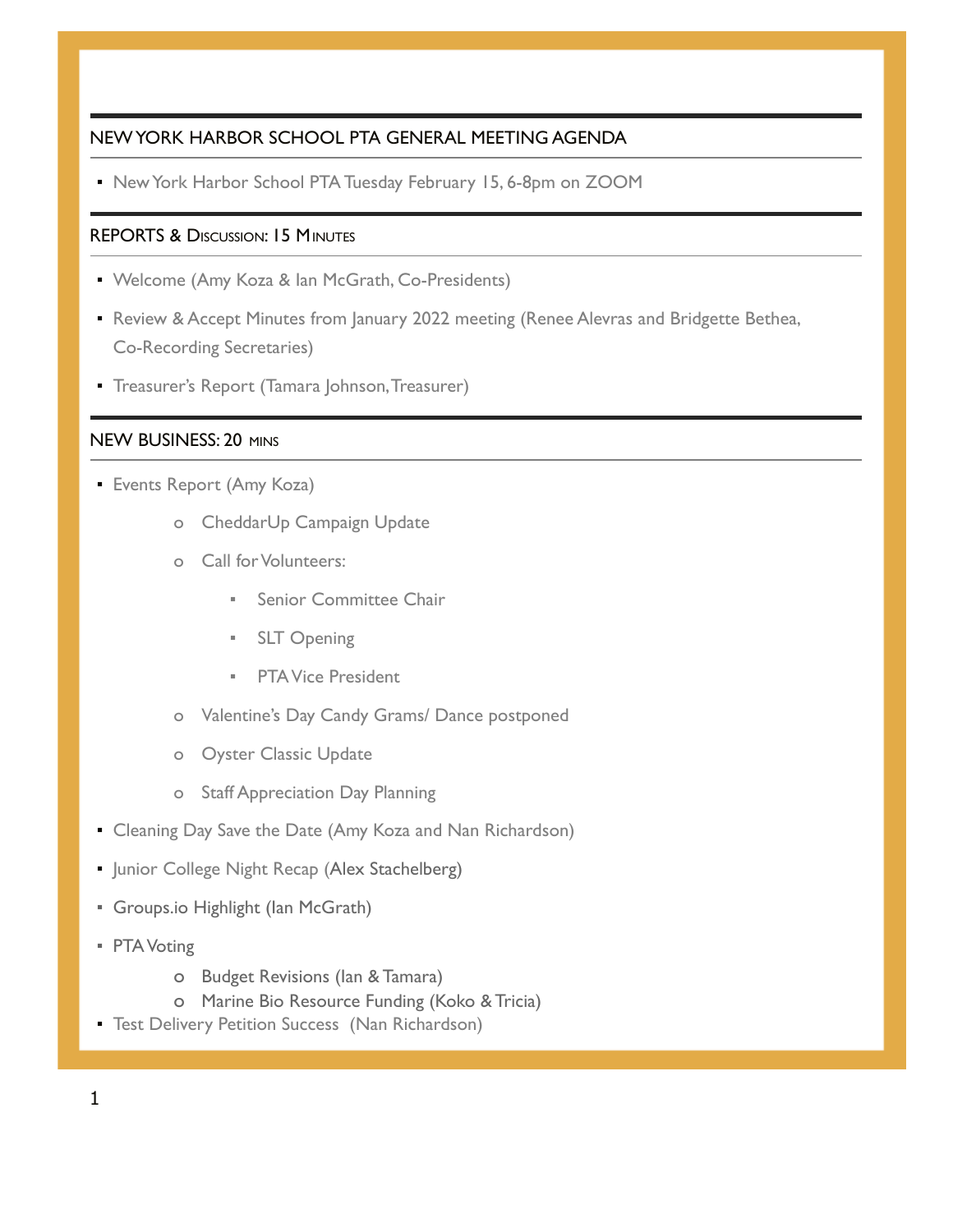### PARENT COORDINATOR'S REPORT RONNI ETTINGER 5 MINS

### PRINCIPAL'S REPORT JEFF CHETIRKO 20 MINS

- Principal's Report
- Q & A with Jeff

#### PARENTS QUESTIONS: 25 MINS

■ Questions + Chat

### COMMITTEE UPDATES: 15 MINS

- Wellness Committee
- **Communication Committee**
- **E** Sustainability
- **SEA School Expansion/Advocacy** 
	- o Request for community support and advocacy
- **Senior Class Committee**

### CTE UPDATES: (IN BREAKOUT ROOMS) 25 MINS

- **Aquaculture: (Elizabeth Kirk and Grace Mak)**
- **Marine Biology: (Tricia Garcia and Koko)**
- **Marine Policy & Advocacy: (Debra Sito)**
- **Marine Systems Technology: (David Chang and Steven Sposito)**
- **Ocean Engineering: (Caraid O'Brien)**
- **Professional Diving: (Lenny Speregen, Joseph Jimenez, and Jeff Chetirko)**
- Vessel Operations: (Maureen Packer and Nathalie Robbins)
- **Ninth Grade Class: (Lara Bursor, Samantha Lee, Zac Martin, and Laura Paddock)**